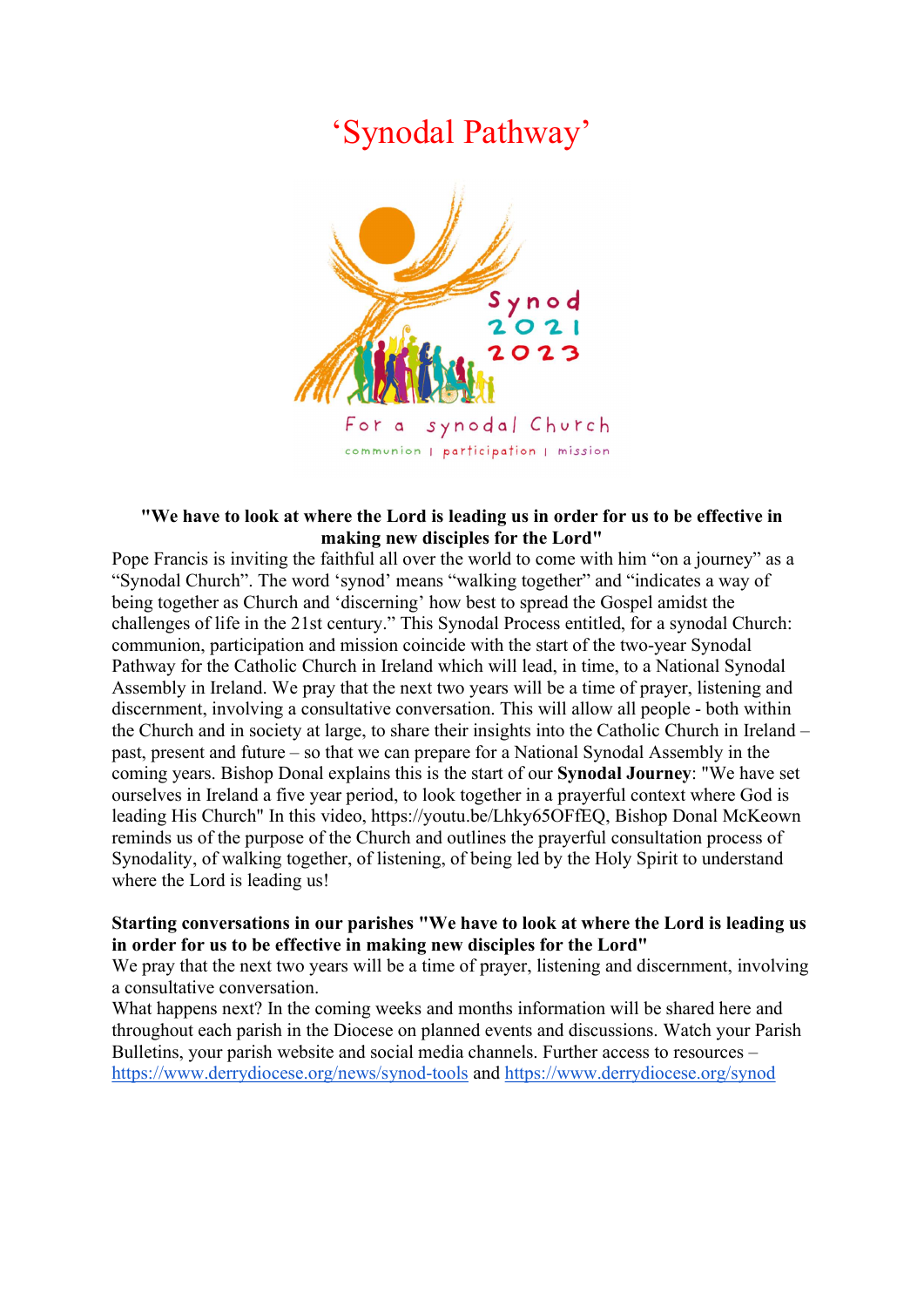## Prayer for the Synod:

Adsumus Sancte Spiritus Every session of the Second Vatican Council began with the prayer Adsumus Sancte Spiritus, the first word of the original Latin, meaning, "We stand before You, Holy Spirit," which has been historically used at Councils, Synods and other Church gatherings for hundreds of years, and is attributed to Saint Isidore of Seville (c. 560 - 4 April 636). As we embrace this Synodal Process, this prayer invites the Holy Spirit to be at work in us so that we may be a community and a people of grace. For the Synodal journey from 2021 to 2023, we propose to the following simplified version, so that any group or liturgical assembly can pray it more easily.

> We stand before You, Holy Spirit, as we gather together in Your name. With You alone to guide us, make Yourself at home in our hearts; Teach us the way we must go and how we are to pursue it. We are weak and sinful; do not let us promote disorder. Do not let ignorance lead us down the wrong path nor partiality influence our actions. Let us find in You our unity so that we may journey together to eternal life and not stray from the way of truth and what is right. All this we ask of You, who are at work in every place and time, in the communion of the Father and the Son, forever and ever. Amen.

Any parishioner who wishes to be part of the team associated with the work of the synod in our parish is welcome to contact Fr. Crowley.



SYNOD - Pope Francis has often said that we are people with a mission. There is an urgency to renew the sense of mission that we have.

An excessive emphasis on promoting church as institution has dulled our awareness of the purpose of the church, namely, to reach out to others and make disciples for Jesus.